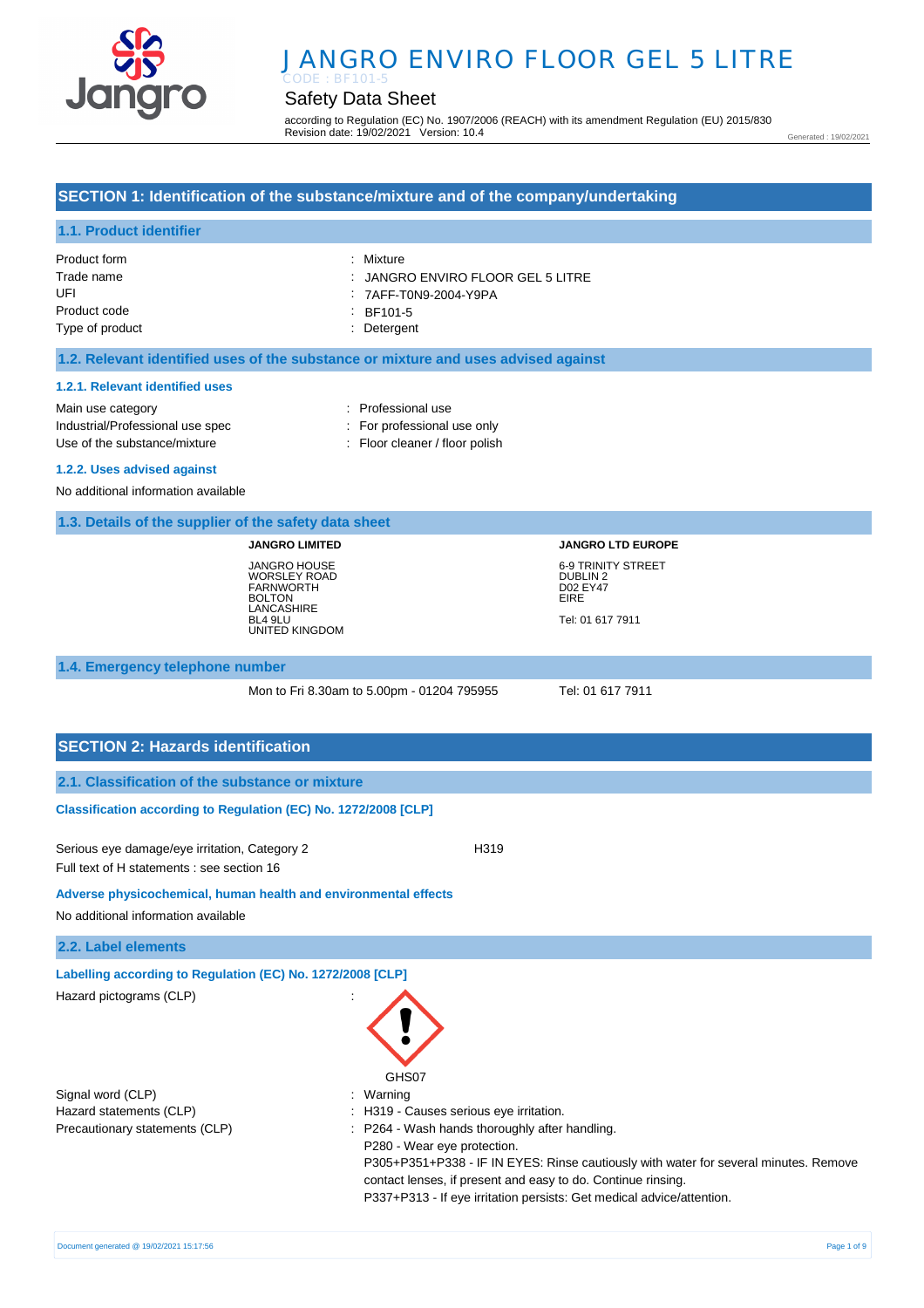# JANGRO ENVIRO FLOOR GEL 5 LITRE BET AND RESERVE AND RESERVE BET OF STATE BET OF STATE BET OF STATE BET OF STATE BET OF STATE BET OF STATE BET OF STATE BET OF STATE BET OF STATE BET OF STATE BET OF STATE BET OF STATE BET OF

according to Regulation (EC) No. 1907/2006 (REACH) with its amendment Regulation (EU) 2015/830

EUH-statements : EUH208 - Contains Alpha-pinenes, reaction mass of 5-chloro-2-methyl-2H-isothiazol-3-one and 2-methyl-2H-isothiazol-3-one (3:1). May produce an allergic reaction.

## **2.3. Other hazards**

No additional information available

### **SECTION 3: Composition/information on ingredients**

#### **3.1. Substances**

#### Not applicable

#### **3.2. Mixtures**

| <b>Name</b>                                                                                       | <b>Product identifier</b>                                                          | $\frac{9}{6}$ | <b>Classification according to</b><br><b>Regulation (EC) No.</b><br>1272/2008 [CLP]                                                                                                                                               |
|---------------------------------------------------------------------------------------------------|------------------------------------------------------------------------------------|---------------|-----------------------------------------------------------------------------------------------------------------------------------------------------------------------------------------------------------------------------------|
| Alcohol Alkoxylate                                                                                | (CAS-No.) 166736-08-9<br>(REACH-no) Exempt/Polymer                                 | $1 - 5$       | Acute Tox. 4 (Oral), H302<br>Eye Dam. 1, H318                                                                                                                                                                                     |
| Alcohol Alkoxylate                                                                                | (CAS-No.) 166736-08-9<br>(REACH-no) Exempt/Polymer                                 | $1 - 5$       | Acute Tox. 4 (Oral), H302<br>Eye Dam. 1, H318                                                                                                                                                                                     |
| Alpha-pinenes                                                                                     | (CAS-No.) 80-56-8<br>(EC-No.) 201-291-9<br>(REACH-no) 01-2119519223-49             | $0.1 - 1$     | Flam. Liq. 3, H226<br><b>Skin Sens. 1, H317</b><br>Skin Irrit. 2, H315<br>Asp. Tox. 1, H304                                                                                                                                       |
| reaction mass of 5-chloro-2-methyl-2H-isothiazol-3-<br>one and 2-methyl-2H-isothiazol-3-one (3:1) | (CAS-No.) 55965-84-9<br>(EC Index-No.) 613-167-00-5<br>(REACH-no) 01-2120764691-48 | < 0.1         | Acute Tox. 2 (Inhalation), H330<br>Acute Tox. 2 (Dermal), H310<br>Acute Tox. 3 (Oral), H301<br>Skin Corr. 1C, H314<br>Eye Dam. 1, H318<br>Skin Sens. 1A, H317<br>Aquatic Acute 1, H400 (M=100)<br>Aquatic Chronic 1, H410 (M=100) |

| <b>Specific concentration limits:</b>                                                             |                                                                                    |                                                                                                                                                                                              |
|---------------------------------------------------------------------------------------------------|------------------------------------------------------------------------------------|----------------------------------------------------------------------------------------------------------------------------------------------------------------------------------------------|
| <b>Name</b>                                                                                       | <b>Product identifier</b>                                                          | <b>Specific concentration limits</b>                                                                                                                                                         |
| Alcohol Alkoxylate                                                                                | (CAS-No.) 166736-08-9<br>(REACH-no) Exempt/Polymer                                 | $(1 < C \le 10)$ Eye Irrit. 2, H319<br>$(10 < C < 100)$ Eye Dam. 1, H318                                                                                                                     |
| Alcohol Alkoxylate                                                                                | (CAS-No.) 166736-08-9<br>(REACH-no) Exempt/Polymer                                 | ( 1 <c 10)="" 2,="" eye="" h319<br="" irrit.="" ≤="">10 &lt; C &lt; 100) Eye Dam. 1, H318</c>                                                                                                |
| reaction mass of 5-chloro-2-methyl-2H-isothiazol-3-<br>one and 2-methyl-2H-isothiazol-3-one (3:1) | (CAS-No.) 55965-84-9<br>(EC Index-No.) 613-167-00-5<br>(REACH-no) 01-2120764691-48 | ( 0.0015 ≤C ≤ 100) Skin Sens. 1A, H317<br>( 0.06 ≤C < 0.6) Skin Irrit. 2, H315<br>(0.06 ≤C < 0.6) Eye Irrit. 2, H319<br>(0.6 ≤C ≤ 100) Eye Dam. 1, H318<br>0.6 ≤C ≤ 100) Skin Corr. 1C, H314 |

Full text of H-statements: see section 16

# **SECTION 4: First aid measures**

| 4.1. Description of hist ald ineasures |                                                                                                                                       |
|----------------------------------------|---------------------------------------------------------------------------------------------------------------------------------------|
| First-aid measures general             | : Get medical advice/attention if you feel unwell.                                                                                    |
| First-aid measures after inhalation    | : Remove person to fresh air and keep comfortable for breathing.                                                                      |
| First-aid measures after skin contact  | $\therefore$ Wash with plenty of water/                                                                                               |
| First-aid measures after eye contact   | : IF IN EYES: Rinse cautiously with water for several minutes. Remove contact lenses, if<br>present and easy to do. Continue rinsing. |
|                                        |                                                                                                                                       |

**4.1. Description of first aid measures**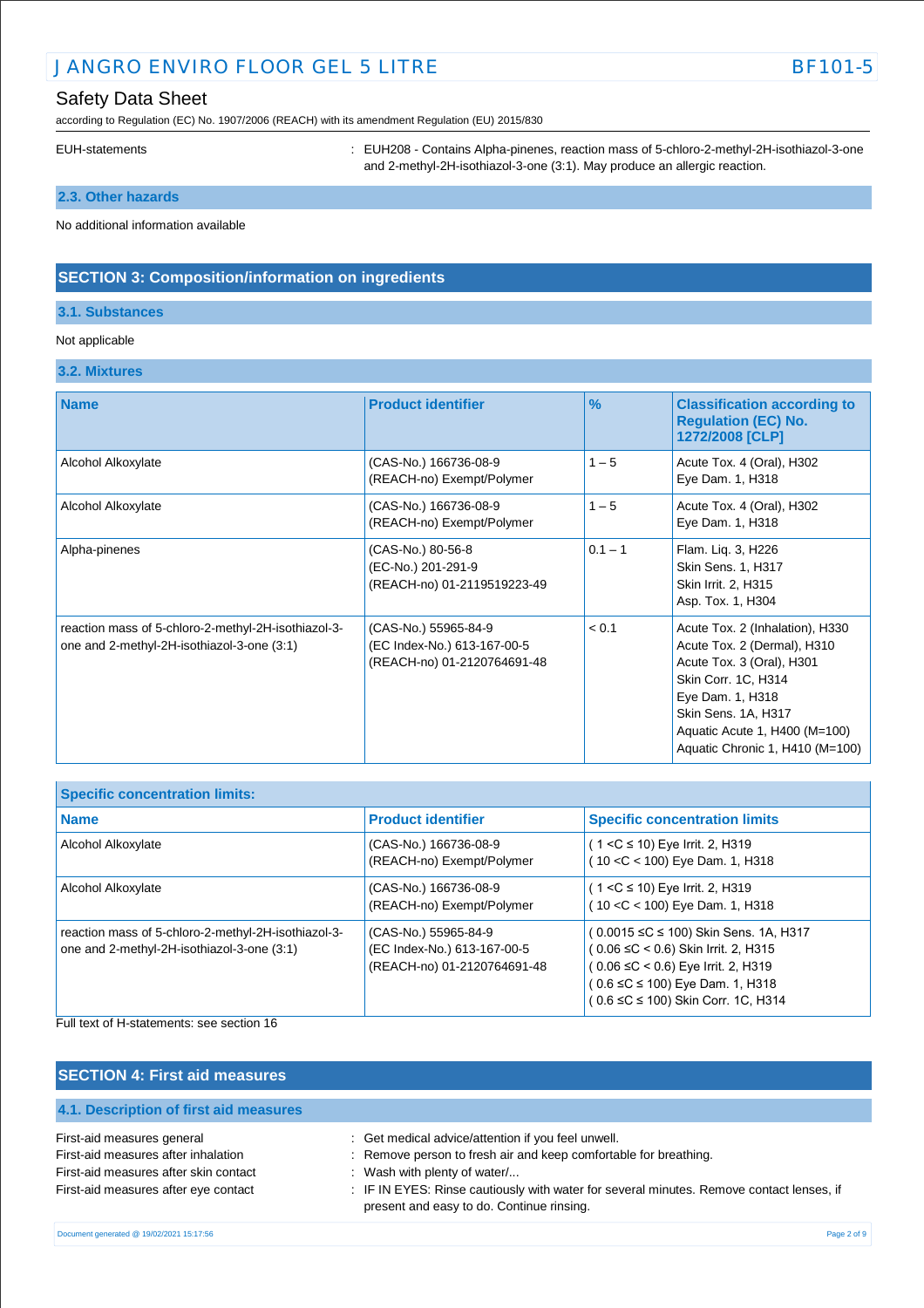# **JANGRO ENVIRO FLOOR GEL 5 LITRE BET ALL SEE ALL SEE ALL SEE ALL SEE ALL SEE ALL SEE ALL SEE ALL SEE ALL SEE A**

# Safety Data Sheet

according to Regulation (EC) No. 1907/2006 (REACH) with its amendment Regulation (EU) 2015/830

| First-aid measures after ingestion                               | : Give nothing or a little water to drink. Get medical advice/attention if you feel unwell.     |
|------------------------------------------------------------------|-------------------------------------------------------------------------------------------------|
| 4.2. Most important symptoms and effects, both acute and delayed |                                                                                                 |
| Symptoms/effects after inhalation                                | : May cause respiratory irritation.                                                             |
| Symptoms/effects after skin contact                              | : Repeated exposure may cause skin dryness or cracking.                                         |
| Symptoms/effects after eye contact                               | : Causes eye irritation.                                                                        |
| Symptoms/effects after ingestion                                 | : May cause a light irritation of the linings of the mouth, throat, and gastrointestinal tract. |

#### **4.3. Indication of any immediate medical attention and special treatment needed**

Treat symptomatically.

# **SECTION 5: Firefighting measures 5.1. Extinguishing media** Suitable extinguishing media : Carbon dioxide. Dry powder. Foam. **5.2. Special hazards arising from the substance or mixture** No additional information available

**5.3. Advice for firefighters**

### No additional information available

| <b>SECTION 6: Accidental release measures</b>                            |                                                                                                                  |
|--------------------------------------------------------------------------|------------------------------------------------------------------------------------------------------------------|
| 6.1. Personal precautions, protective equipment and emergency procedures |                                                                                                                  |
| 6.1.1. For non-emergency personnel<br>Emergency procedures               | Evacuate unnecessary personnel.                                                                                  |
| 6.1.2. For emergency responders<br>Protective equipment                  | : Use personal protective equipment as required.                                                                 |
| <b>6.2. Environmental precautions</b>                                    |                                                                                                                  |
| Avoid release to the environment.                                        |                                                                                                                  |
| 6.3. Methods and material for containment and cleaning up                |                                                                                                                  |
| For containment<br>Methods for cleaning up                               | : Collect spillage.<br>Soak up spills with inert solids, such as clay or diatomaceous earth as soon as possible. |

**6.4. Reference to other sections**

For further information refer to section 8: "Exposure controls/personal protection". For further information refer to section 13.

| <b>SECTION 7: Handling and storage</b>                                                                 |                                                                                                                                                                                                       |  |
|--------------------------------------------------------------------------------------------------------|-------------------------------------------------------------------------------------------------------------------------------------------------------------------------------------------------------|--|
| 7.1. Precautions for safe handling                                                                     |                                                                                                                                                                                                       |  |
| Precautions for safe handling<br>Hygiene measures                                                      | : Avoid contact with eyes.<br>: Do not eat, drink or smoke when using this product.                                                                                                                   |  |
| 7.2. Conditions for safe storage, including any incompatibilities                                      |                                                                                                                                                                                                       |  |
| <b>Technical measures</b><br>Storage conditions<br>Incompatible products<br>Special rules on packaging | : Does not require any specific or particular technical measures.<br>: Keep container closed when not in use.<br>: Oxidizing agent. Strong acids. Strong bases.<br>: Keep only in original container. |  |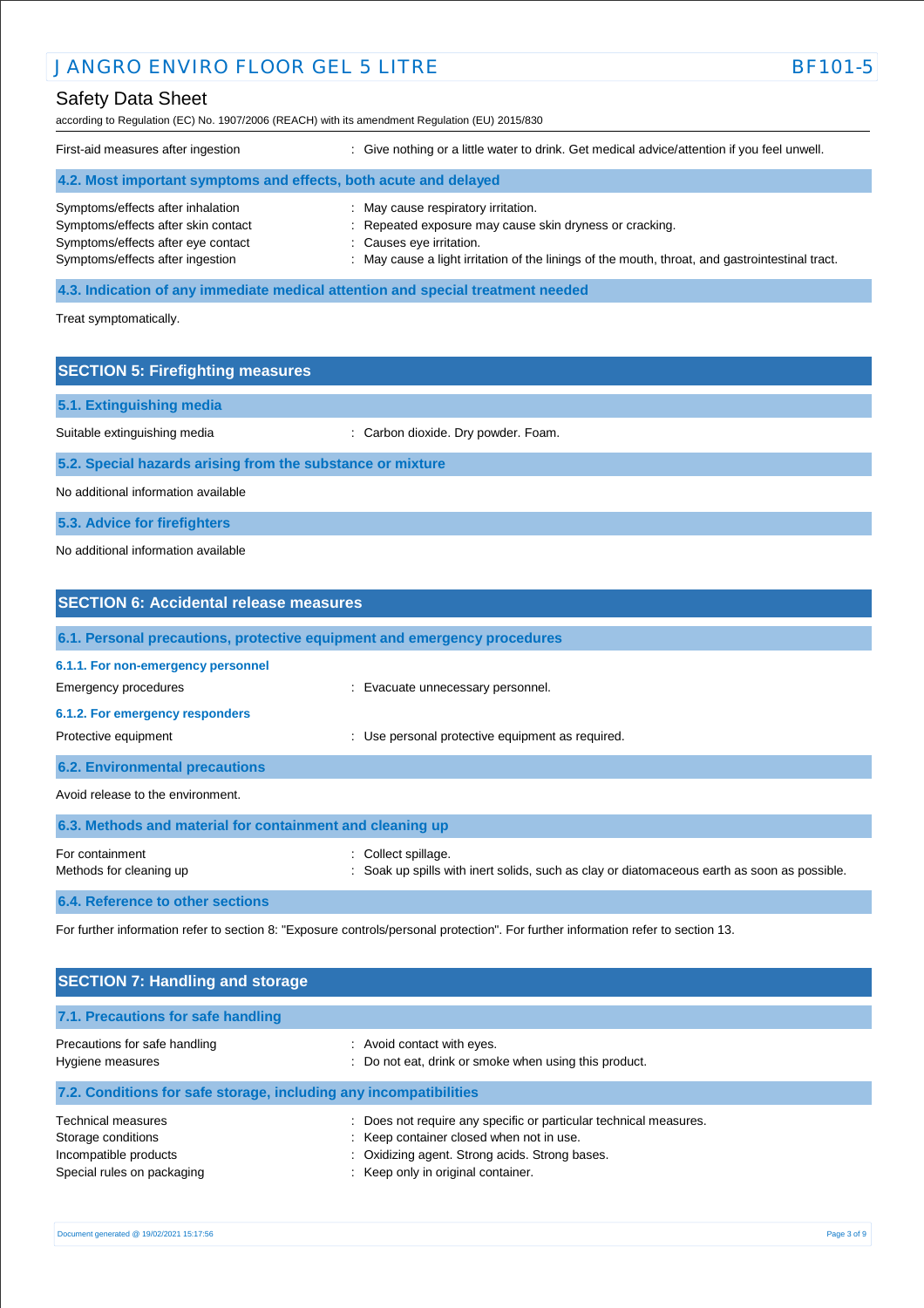# JANGRO ENVIRO FLOOR GEL 5 LITRE BELL BET BET DI

### Safety Data Sheet

according to Regulation (EC) No. 1907/2006 (REACH) with its amendment Regulation (EU) 2015/830

#### **7.3. Specific end use(s)**

No additional information available

### **SECTION 8: Exposure controls/personal protection**

#### **8.1. Control parameters**

**8.1.1 National occupational exposure and biological limit values** 

No additional information available

#### **8.1.2. Recommended monitoring procedures**

No additional information available

#### **8.1.3. Air contaminants formed**

No additional information available

#### **8.1.4. DNEL and PNEC**

No additional information available

#### **8.1.5. Control banding**

No additional information available

### **8.2. Exposure controls**

#### **8.2.1. Appropriate engineering controls**

No additional information available

#### **8.2.2. Personal protection equipment**

**Personal protective equipment symbol(s):**



#### **8.2.2.1. Eye and face protection**

| Eye protection:        |  |
|------------------------|--|
| Safety glasses. EN 166 |  |

#### **8.2.2.2. Skin protection**

#### **Skin and body protection:**

Not required for normal conditions of use

#### **Hand protection:**

In case of repeated or prolonged contact wear gloves. Chemical resistant gloves (according to European standard EN 374 or equivalent)

#### **Other skin protection**

#### **Materials for protective clothing:**

Not required for normal conditions of use

#### **8.2.2.3. Respiratory protection**

No additional information available

#### **8.2.2.4. Thermal hazards**

No additional information available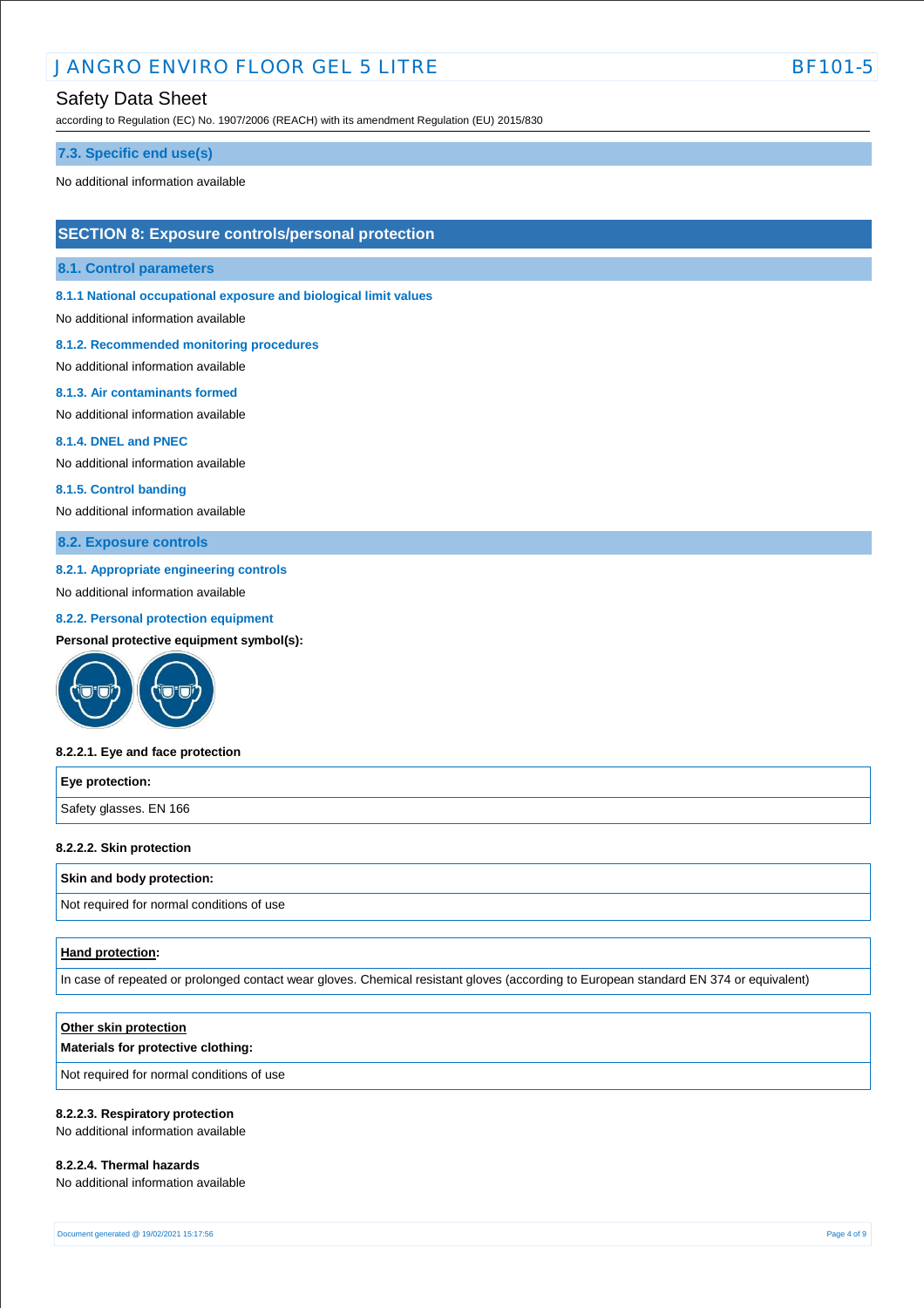# **JANGRO ENVIRO FLOOR GEL 5 LITRE BET ALL SEE ALL SEE ALL SEE ALL SEE ALL SEE ALL SEE ALL SEE ALL SEE ALL SEE A**

**SECTION 9: Physical and chemical properties**

## Safety Data Sheet

according to Regulation (EC) No. 1907/2006 (REACH) with its amendment Regulation (EU) 2015/830

#### **8.2.3. Environmental exposure controls**

No additional information available

**9.2. Other information**

No additional information available

# **SECTION 10: Stability and reactivity**

#### **10.1. Reactivity**

The product is non-reactive under normal conditions of use, storage and transport.

#### **10.2. Chemical stability**

Stable under normal conditions.

**10.3. Possibility of hazardous reactions**

No dangerous reactions known under normal conditions of use.

**10.4. Conditions to avoid**

None under recommended storage and handling conditions (see section 7).

**10.5. Incompatible materials**

None under normal use.

**10.6. Hazardous decomposition products**

Under normal conditions of storage and use, hazardous decomposition products should not be produced.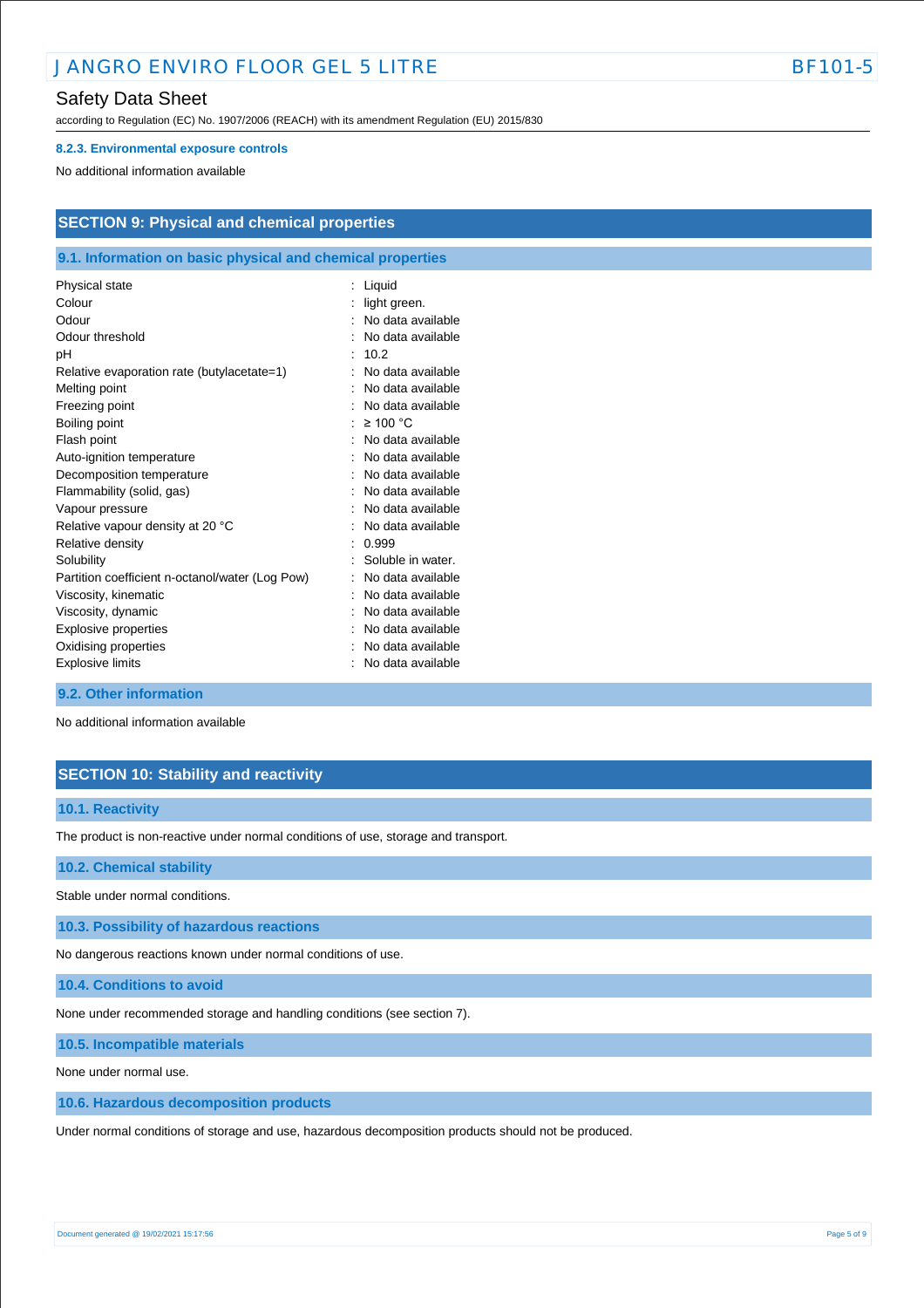according to Regulation (EC) No. 1907/2006 (REACH) with its amendment Regulation (EU) 2015/830

| <b>SECTION 11: Toxicological information</b> |                                |  |
|----------------------------------------------|--------------------------------|--|
| 11.1 Information on toxicological effects    |                                |  |
| Acute toxicity (oral)                        | Not classified<br>٠            |  |
| Acute toxicity (dermal)                      | Not classified<br>٠            |  |
| Acute toxicity (inhalation)                  | Not classified                 |  |
| Skin corrosion/irritation                    | : Not classified               |  |
|                                              | pH: 10.2                       |  |
| Serious eye damage/irritation                | Causes serious eye irritation. |  |
|                                              | pH: 10.2                       |  |
| Respiratory or skin sensitisation            | : Not classified               |  |
| Germ cell mutagenicity                       | Not classified<br>÷            |  |
| Carcinogenicity                              | Not classified<br>٠            |  |
| Reproductive toxicity                        | Not classified<br>÷            |  |
| STOT-single exposure                         | Not classified<br>÷            |  |
| STOT-repeated exposure                       | Not classified<br>÷            |  |
| Aspiration hazard                            | Not classified<br>t.           |  |

| 12.1. Toxicity |  |  |
|----------------|--|--|
|                |  |  |

| Hazardous to the aquatic environment, short-term | : Not classified |
|--------------------------------------------------|------------------|
| (acute)                                          |                  |
| Hazardous to the aquatic environment, long-term  | : Not classified |
| (chronic)                                        |                  |

| Alcohol Alkoxylate (166736-08-9) |                 |
|----------------------------------|-----------------|
| $ $ LC50 - Fish [1]              | $10 - 100$ mg/l |
| EC50 - Crustacea [1]             | $10 - 100$ mg/l |
| ErC50 other aquatic plants       | $10 - 100$ mg/l |

| Alcohol Alkoxylate (166736-08-9) |                 |
|----------------------------------|-----------------|
| $ $ LC50 - Fish [1]              | $10 - 100$ mg/l |
| EC50 - Crustacea [1]             | $10 - 100$ mg/l |
| ErC50 other aquatic plants       | $10 - 100$ mg/l |

| Alpha-pinenes (80-56-8)            |                     |
|------------------------------------|---------------------|
| $ $ LC50 - Fish [1]                | $0.28$ mg/l         |
| EC50 - Other aquatic organisms [1] | 1.44 mg/l waterflea |

# **12.2. Persistence and degradability**

No additional information available

| 12.3. Bioaccumulative potential                 |      |
|-------------------------------------------------|------|
| Alpha-pinenes (80-56-8)                         |      |
| Partition coefficient n-octanol/water (Log Pow) | 4.32 |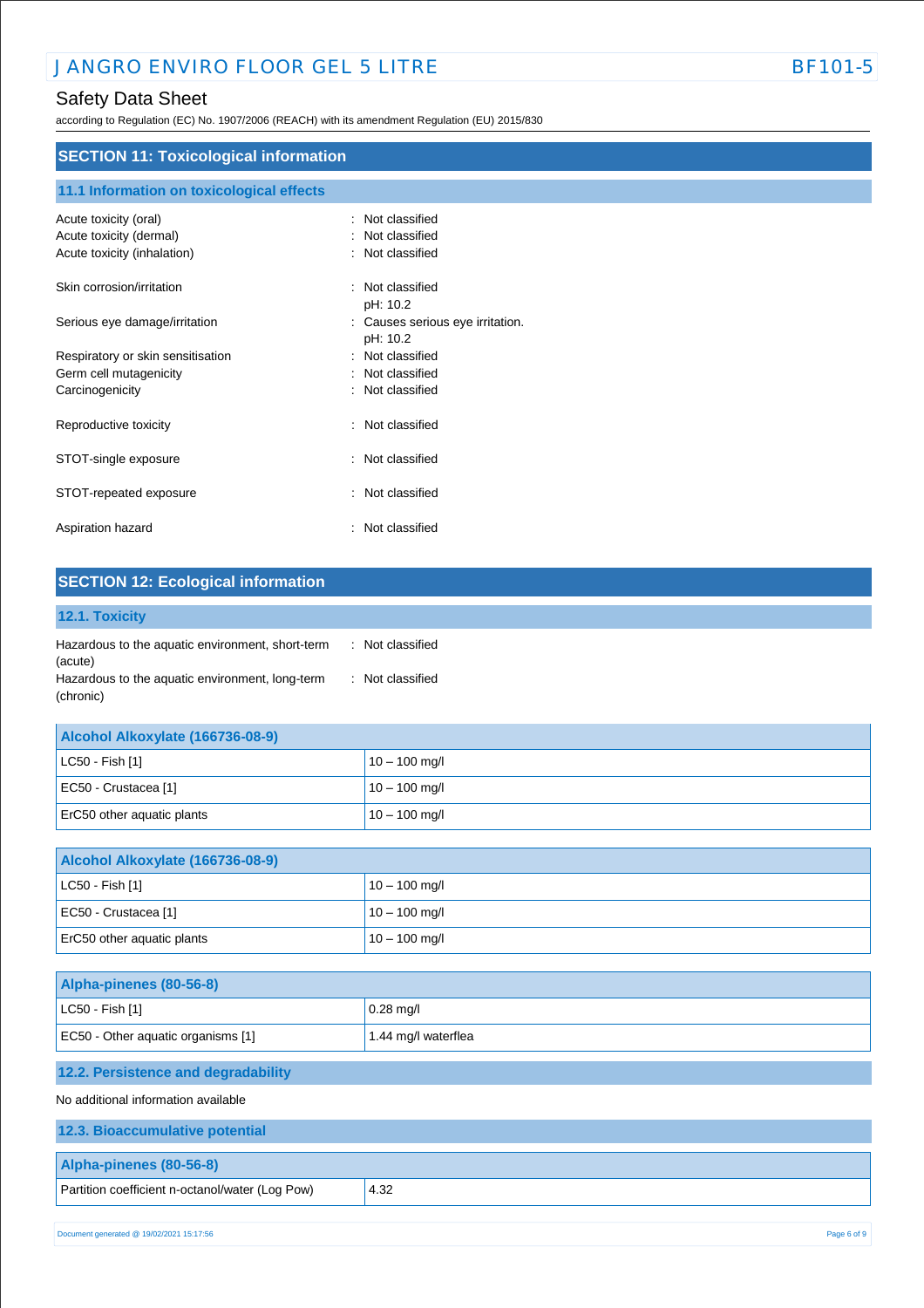# JANGRO ENVIRO FLOOR GEL 5 LITRE BET AND RESERVE AND RESERVE BET OF STATE BET OF STATE BET OF STATE BET OF STATE BET OF STATE BET OF STATE BET OF STATE BET OF STATE BET OF STATE BET OF STATE BET OF STATE BET OF STATE BET OF

# Safety Data Sheet

according to Regulation (EC) No. 1907/2006 (REACH) with its amendment Regulation (EU) 2015/830

| 12.4. Mobility in soil                   |  |  |
|------------------------------------------|--|--|
| No additional information available      |  |  |
| 12.5. Results of PBT and vPvB assessment |  |  |
| No additional information available      |  |  |
| 12.6. Other adverse effects              |  |  |
| No additional information available      |  |  |
|                                          |  |  |

**SECTION 13: Disposal considerations**

**13.1. Waste treatment methods**

No additional information available

# **SECTION 14: Transport information**

In accordance with ADR / IMDG / IATA

| 14.1 UN number                                                                                                                                         |                                                          |
|--------------------------------------------------------------------------------------------------------------------------------------------------------|----------------------------------------------------------|
| UN-No. (ADR)<br>UN-No. (IMDG)<br>UN-No. (IATA)                                                                                                         | : Not applicable<br>Not applicable<br>: Not applicable   |
| 14.2. UN proper shipping name                                                                                                                          |                                                          |
| Proper Shipping Name (ADR)<br>Proper Shipping Name (IMDG)<br>Proper Shipping Name (IATA)                                                               | : Not applicable<br>Not applicable<br>: Not applicable   |
| 14.3. Transport hazard class(es)                                                                                                                       |                                                          |
| <b>ADR</b><br>Transport hazard class(es) (ADR)<br><b>IMDG</b><br>Transport hazard class(es) (IMDG)<br><b>IATA</b><br>Transport hazard class(es) (IATA) | : Not applicable<br>: Not applicable<br>: Not applicable |
| 14.4. Packing group                                                                                                                                    |                                                          |
| Packing group (ADR)<br>Packing group (IMDG)<br>Packing group (IATA)                                                                                    | Not applicable<br>Not applicable<br>: Not applicable     |
| <b>14.5. Environmental hazards</b>                                                                                                                     |                                                          |
| Dangerous for the environment<br>Marine pollutant<br>Other information                                                                                 | : No<br>: No<br>: No supplementary information available |
| 14.6. Special precautions for user                                                                                                                     |                                                          |
| <b>Overland transport</b><br>Not applicable<br><b>Transport by sea</b><br>Not applicable                                                               |                                                          |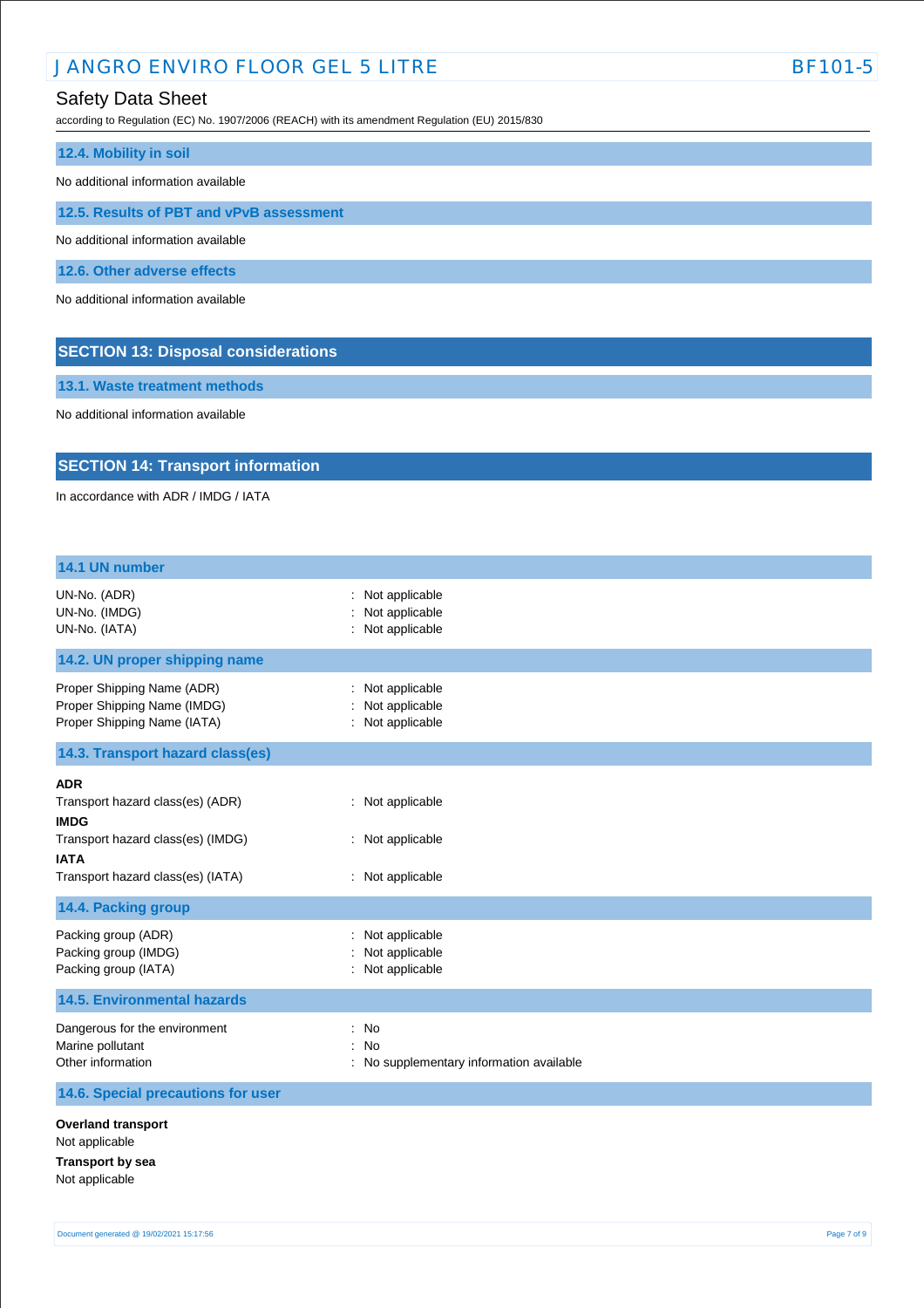# JANGRO ENVIRO FLOOR GEL 5 LITRE BET AND THE BET ON STATE BF101-5

# Safety Data Sheet

according to Regulation (EC) No. 1907/2006 (REACH) with its amendment Regulation (EU) 2015/830

#### **Air transport**

Not applicable

**14.7. Transport in bulk according to Annex II of Marpol and the IBC Code**

Not applicable

# **SECTION 15: Regulatory information**

**15.1. Safety, health and environmental regulations/legislation specific for the substance or mixture**

#### **15.1.1. EU-Regulations**

Contains no REACH substances with Annex XVII restrictions

Contains no substance on the REACH candidate list

Contains no REACH Annex XIV substances

Contains no substance subject to Regulation (EU) No 649/2012 of the European Parliament and of the Council of 4 July 2012 concerning the export and import of hazardous chemicals.

Contains no substance subject to Regulation (EU) No 2019/1021 of the European Parliament and of the Council of 20 June 2019 on persistent organic pollutants

Allergenic fragrances > 0,01%:

D-LIMONENE

Detergent Regulation (648/2004/EC): Labelling of contents:

| <b>Component</b>                                                                              | $\frac{1}{2}$ |
|-----------------------------------------------------------------------------------------------|---------------|
| non-ionic surfactants                                                                         | $\sim$ 5%     |
| reaction mass of 5-chloro-2-methyl-2H-isothiazol-3-one and 2-methyl-2H-isothiazol-3-one (3:1) |               |
| perfumes                                                                                      |               |
| D-LIMONENE                                                                                    |               |

#### **15.1.2. National regulations**

| <b>United Kingdom</b>               |                                                                                          |
|-------------------------------------|------------------------------------------------------------------------------------------|
| <b>British National Regulations</b> | : Commission Regulation (EU) 2015/830 of 28 May 2015 amending Regulation (EC) No         |
|                                     | 1907/2006 of the European Parliament and of the Council on the Registration, Evaluation, |
|                                     | Authorisation and Restriction of Chemicals (REACH).                                      |
|                                     | Classification Labelling Packaging Regulation; Regulation (EC) No 1272/2008.             |
|                                     | Detergent Regulation (648/2004/EC).                                                      |

#### **15.2. Chemical safety assessment**

No additional information available

# **SECTION 16: Other information**

| Full text of H- and EUH-statements:      |                                                                   |
|------------------------------------------|-------------------------------------------------------------------|
| Acute Tox. 2 (Dermal)                    | Acute toxicity (dermal), Category 2                               |
| Acute Tox. 2 (Inhalation)                | Acute toxicity (inhal.), Category 2                               |
| Acute Tox. 3 (Oral)                      | Acute toxicity (oral), Category 3                                 |
| Acute Tox. 4 (Oral)                      | Acute toxicity (oral), Category 4                                 |
| Aquatic Acute 1                          | Hazardous to the aquatic environment - Acute Hazard, Category 1   |
| Aquatic Chronic 1                        | Hazardous to the aquatic environment — Chronic Hazard, Category 1 |
| Asp. Tox. 1                              | Aspiration hazard, Category 1                                     |
| Eye Dam. 1                               | Serious eye damage/eye irritation, Category 1                     |
| Document generated @ 19/02/2021 15:17:56 | Page 8 of 9                                                       |